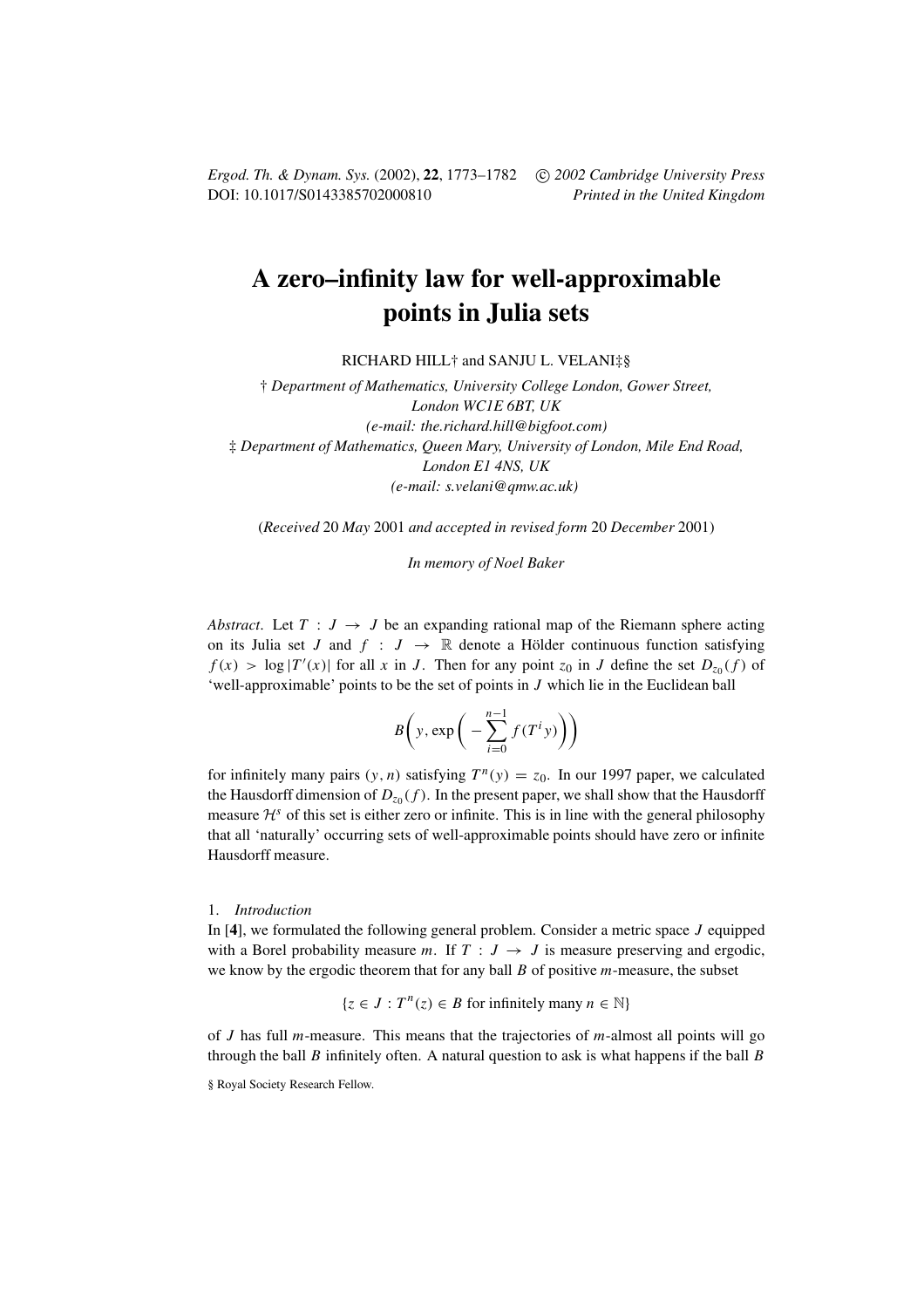shrinks with time. More precisely, if at time *n* we have a ball  $B(z_0, rad(n))$  centred at a point  $z_0 \in J$  of radius rad(n) (rad(n)  $\rightarrow 0$  as  $n \rightarrow \infty$ ), then what kind of properties does the set W of points z have, whose images  $T^n(z)$  are in  $B(z_0, rad(n))$  for infinitely many n? These points can be thought of as trajectories which hit a shrinking target infinitely often and are called 'well approximable' with respect to the function 'rad', in analogy to those in the classical theory of Diophantine approximation.

In [**4**], we considered a special case of the above general 'shrinking target' problem in which T is an *expanding* rational map of the Riemann sphere  $\overline{\mathbb{C}} = \mathbb{C} \cup \{\infty\}$  and  $J = J(T)$ is its Julia set. By the definition of expanding, there exists a constant  $\lambda > 1$  and an integer  $p \geq 1$  such that

$$
|(Tp)'(z)| \ge \lambda \quad \text{for all } z \in J,
$$

where  $T'$  is the derivative of T. For such maps, it is known (see [8]) that J is not the whole of  $\overline{\mathbb{C}}$  and we may and will assume that  $\infty \notin J$ . Thus we can think of J as a metric space with the usual metric on  $\mathbb C$ . Specifically, for any  $\tau > 0$  and  $z_0 \in J$  we considered the sets

$$
W_{z_0}^{\bullet}(\tau) := \{ z \in J : T^n(z) \in B(z_0, |(T^n)'(z)|^{-\tau}) \text{ for infinitely many } n \in \mathbb{N} \}
$$

and

$$
W_{z_0}(\tau) := \{ z \text{ in } J : T^n(z) \in B(z_0, e^{-n\tau}) \text{ for infinitely many } n \in \mathbb{N} \},
$$

which we referred to as the 'local' and 'global' well-approximable sets, respectively. Here the backward orbit of a selected point  $z_0$  in J corresponds to the rationals in the classical set  $W(\tau) := \{x \in \mathbb{R} : |x - p/q| \leq q^{-\tau} \text{ for infinitely many rationals } p/q \}$  of well approximable numbers. For Julia sets associated with rational maps, we proved [**4**] the following analogue of the Jarník–Besicovitch Theorem in the classical theory of metric Diophantine approximation.

THEOREM 1. *For the local set one has* dim  $W_{z_0}^{\bullet}(\tau) = \delta/(1+\tau)$ *, where*  $\delta$  *is the Hausdorff dimension of J.* 

In [4], we also obtained a partial result on the dimension of the global set  $W_{z_0}(\tau)$ . However, the breakthrough in calculating the dimension of this set came by considering the following generalization. Let  $f : J \to \mathbb{R}^{\geq 0}$  denote a Hölder continuous function satisfying

$$
f(z) > \log |T'(z)| \quad \text{for all } z \in J,
$$

and write  $f_n(x)$  for the *n*th ergodic sum, that is

$$
f_n(x) := \sum_{i=0}^{n-1} f(T^i x).
$$

Then define the set  $D_{z_0}(f)$  of well-approximable points to be the set of points in J which lie in the ball

$$
B(y, \exp(-f_n(y)))
$$

for infinitely many pairs  $(y, n)$  with  $T<sup>n</sup>(y) = z<sub>0</sub>$ . In [5] we proved the following.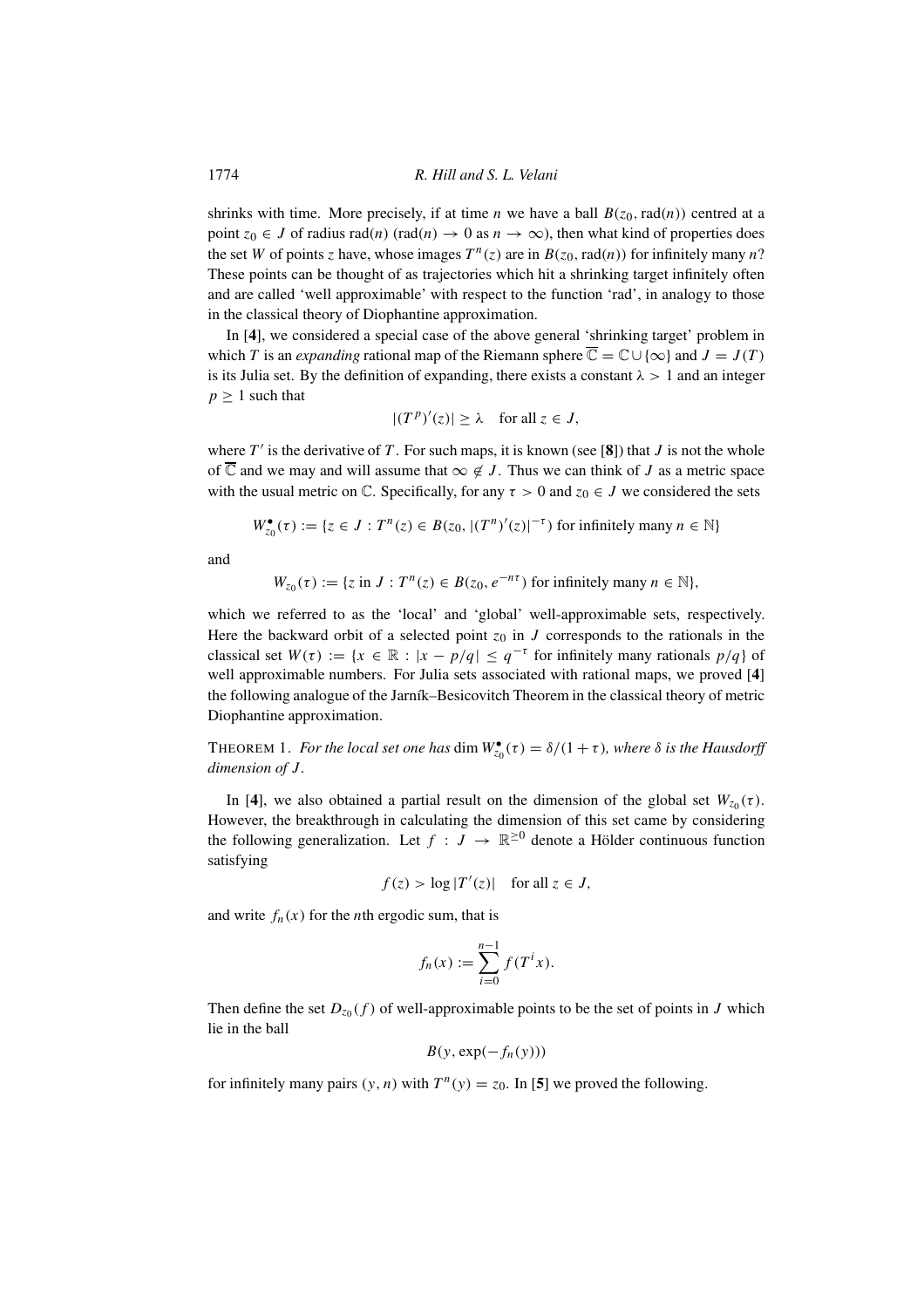THEOREM 2. *The set*  $D_{z_0}(f)$  *has Hausdorff dimension*  $\alpha$ *, where*  $\alpha$  *is the unique positive number satisfying the pressure equation*

$$
P(T, -\alpha \cdot f) = 0.
$$

*Here*  $P(-, -)$  *denotes the topological pressure.* 

It is easy to verify (see §1.3 in [5]) that the 'local' set corresponds to  $D_{70}(f)$  with  $f(z) = (1 + \tau) \log |T'(z)|$  whilst the 'global' set corresponds to  $D_{z_0}(f)$  with  $f(z) =$  $\log |T'(z)| + \tau$ . This solves the problem of calculating dim  $W_{z_0}(\tau)$ . The theorem may be viewed as an extension of the Bowen–Manning–McCluskey formula, which states that  $P(T, -\delta \log |T'|) = 0$ . In [5], we also demonstrated an unexpected link between the dimension results for  $D_{z_0}(f)$  and the dimension of exceptional sets arising from points with 'badly behaved' ergodic averages. In short, given an ergodic measure  $m$  on  $J$ , these are points z in J at which the ergodic average  $\lim_{n\to\infty} n^{-1}f_n(z)$  of f does not tend to the expected limit  $\int_J f dm$ . In turn, Falconer [3] has recently shown a rather elegant connection between the dimension results for  $D_{z_0}(f)$  and the multifractal spectrum associated with the dynamical system  $T : J \rightarrow J$ . Also, the dimension result for the local set has recently been extended to parabolic rational maps [**7**]. This concludes our brief overview of recent developments and various connections. Returning to the main theme, it follows from the definition of s-dimensional Hausdorff measure  $\mathcal{H}^s$  that

$$
\mathcal{H}^s(D_{z_0}(f)) = \begin{cases} 0 & \text{if } s > \alpha \\ \infty & \text{if } s < \alpha. \end{cases}
$$

However, if  $s = \alpha$  then  $\mathcal{H}^s(D_{z_0}(f))$  may be zero or infinite, or may satisfy

$$
0<\mathcal{H}^s(D_{z_0}(f))<\infty.
$$

In this paper, we shall prove that the latter is impossible.

THEOREM 3. Let  $\alpha$  be Hausdorff dimension of  $D_{z_0}(f)$ . Then the  $\alpha$ -dimensional *Hausdorff measure of*  $D_{z_0}(f)$  *is either zero or infinity.* 

Note that if one sets  $f = \log |T'|$ , the set  $D_{z_0}(f)$  has full  $\delta$ -dimensional Hausdorff measure in J, where  $\delta$  denotes the Hausdorff dimension of J. However, for expanding rational maps, J has finite positive  $\delta$ -dimensional Hausdorff measure and so clearly the theorem does not extend to this case. In fact, the condition  $f > \log |T'|$  everywhere on J guarantees that  $\mathcal{H}^{\delta}(D_{z_0}(f)) = 0$ —see the Appendix.

In the language of geometric measure theory, Theorem 3 simply states that the sets  $D_{70} (f)$  are not s-sets. This is a well-known fact for the analogous, classical sets of wellapproximable real numbers. In fact, in the classical set-up the result is a consequence of a much stronger statement whose proof is very technical and rather intricate (see [**2**] and references within)—there seems to be no direct approach. However, by making use of the geometry of the Julia set and the existence of generalized conformal measures, we are able to give a direct and, in some sense, a 'natural' proof of the statement for expanding rational maps.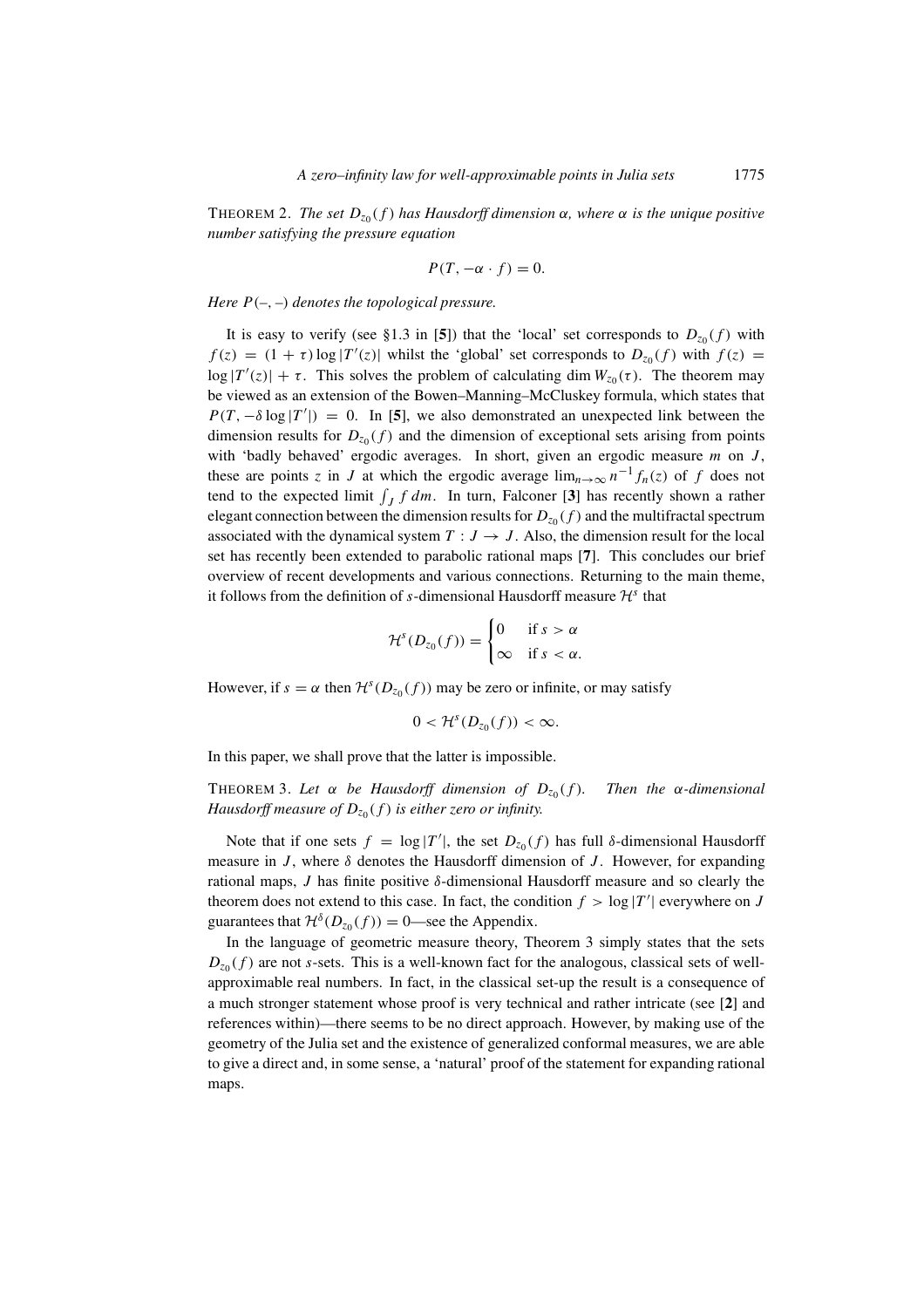## 2. *Conformal measures*

We shall write  $\mathcal{H}^s$  for the s-dimensional Hausdorff measure. Note that the s-dimensional Hausdorff measure is s-conformal; that is, if T is injective on some set  $X \subset J$  then

$$
\mathcal{H}^{s}(TX) = \int_{X} |T'(x)|^{s} d\mathcal{H}^{s}(x).
$$

Recall that a function  $f : J \to \mathbb{R}$  is said to be Hölder continuous if and only if there is a constant  $C$  satisfying the following condition. For any ball  $B$  in  $J$  and any natural number *n* such that  $T^n$  is injective on B, one has for all x, y in B ∩ J

$$
|f_n(x) - f_n(y)| \leq C.
$$

The constant  $C$  will be referred to as a distortion constant for the function  $f$ .

We need the following powerful result from complex analysis (see [**6**]).

KÖBE DISTORTION THEOREM. Let  $\Delta \subset \overline{\mathbb{C}}$  be a topological disc with boundary *containing at least two points and let*  $V \subset \Delta$  *be compact. Then there exists a constant*  $C(\Delta, V)$  *such that for any univalent holomorphic function*  $U : \Delta \rightarrow \mathbb{C}$  *the following inequality is satisfied,*

$$
\sup_{x,y\in V} \frac{|U'(x)|}{|U'(y)|} \le C(\Delta, V).
$$

This implies that the function  $log |T'|$  on J is Hölder continuous.

A more general class of conformal measures was introduced by Denker and Urbanski in [**1**] and numerous other papers. If  $f : J \to \mathbb{R}$  is Hölder continuous, then a measure v on J is said to be  $f$ -conformal if and only if the following holds. For all measurable subsets  $X$ of  $J$  on which  $T$  is injective:

$$
\nu(TX) = \int_X \exp(f(x)) \, d\nu(x). \tag{1}
$$

In this notation,  $\mathcal{H}^s$  is s log |T'|-conformal. Denker and Urbanski have proved (see [1]) the following theorem.

THEOREM 4. *Let* T *,* f *and* α *be as in Theorem 2. Then there is a unique non-atomic* α · f *-conformal probability measure on* J *.*

From now on we shall refer to the unique  $\alpha \cdot f$ -conformal probability measure as  $\nu$ . We recall the following fact concerning conformal measures.

LEMMA 1. Let  $T^n$  be injective on a ball  $B$  in  $J$ . Then one has

$$
\nu(T^nB)\asymp \exp(\alpha f_n(B))\nu(B)
$$

*where*  $f_n(B)$  *is the value of*  $f_n$  *at any point of B and the implied constants are independent of* B and n. Similarly one has for any measurable subset  $A \subset B$ 

$$
\mathcal{H}^{\alpha}(T^nA) \asymp |(T^n)'(B)|^{\alpha} \mathcal{H}^{\alpha}(A).
$$

*Proof.* This follows from the transformation formula (1) iterated *n* times, combined with the Hölder continuity of the functions f and  $log |T'|$ .  $\Box$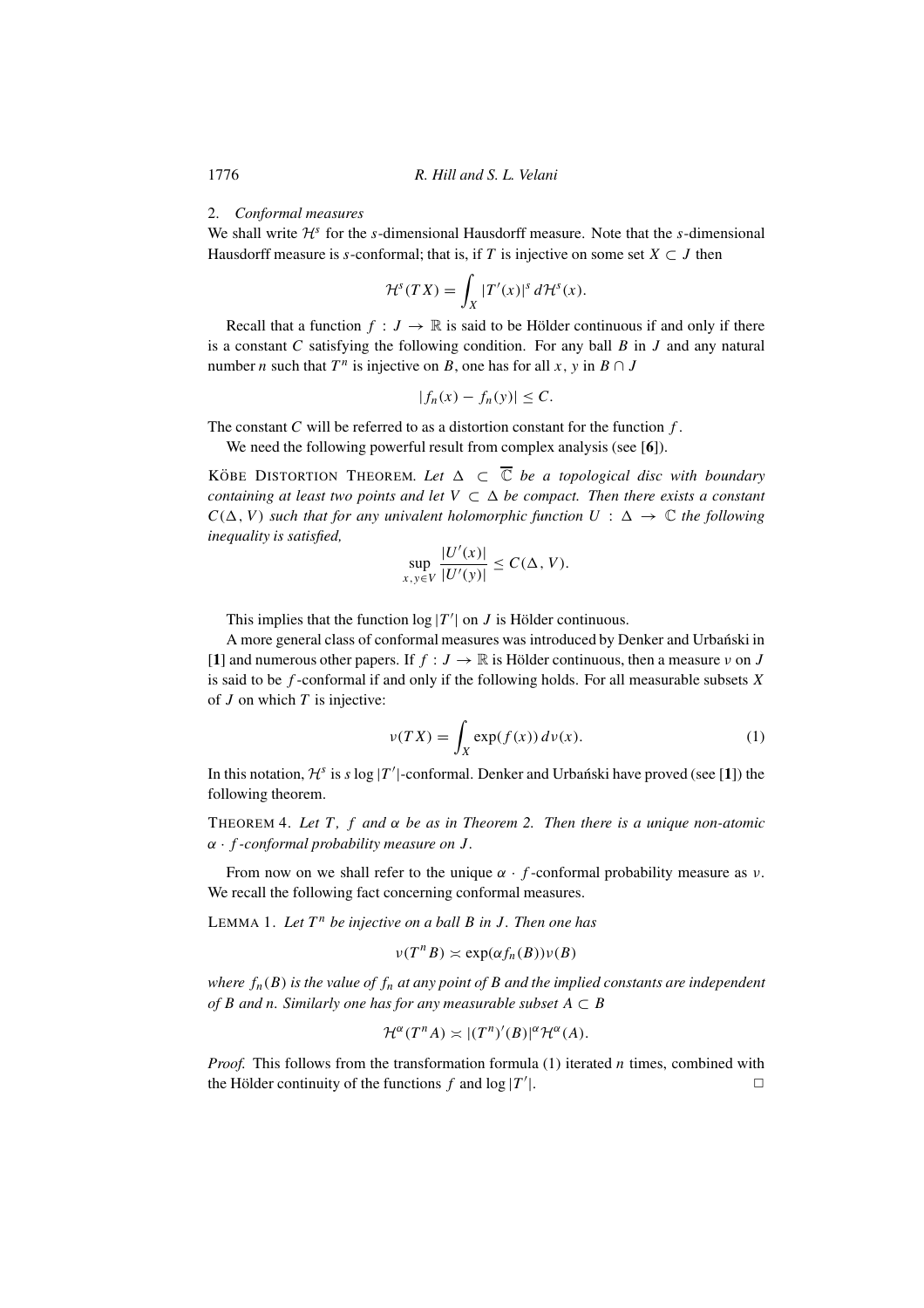Next, we state a useful formula for the  $\nu$  measure of an arbitrary ball. For any ball B in J, we shall write  $n_0(B)$  for the largest natural number n for which  $T^n$  is injective on B. Using the fact that T is expanding one may show (see, for example, Lemma 4 of  $[5]$ ) that there is an  $N \in \mathbb{N}$  such that for any ball B in J,

$$
J\subset T^{n_0(B)+N}B.
$$

This fact together with the previous lemma gives the following lemma.

LEMMA 2. *For any ball B one has*  $v(B) \simeq \exp(-\alpha f_{n_0(B)}(B))$ .

3. *Proof of Theorem 3*

Define the Hölder continuous function  $g: J \to \mathbb{R}^{>0}$  by

$$
g(x) := f(x) - \log |T'(x)|.
$$

For means of calculation we shall introduce the following sets for  $C > 0$ :

 $E(C) := \{x \in J : T^n(x) \in B(z_0, C \exp(-\frac{g_n(x)}{g_n(x)})\}$  for infinitely many  $n \in \mathbb{N}\}$ 

where  $g_n$  is the *n*th ergodic sum of g. It follows from the Köbe Distortion Theorem that there is a constant  $C > 1$  such that

$$
E(C^{-1}) \subset D_{z_0}(f) \subset E(C).
$$

Therefore, in order to prove Theorem 3 it is sufficient to show that either  $E(C)$  has zero Hausdorff measure for all  $C$ , or that  $E(C)$  has infinite Hausdorff measure for all  $C$ .

LEMMA 3. *For*  $x \in J$ *, one has*  $x \in E(C)$  *if and only if*  $T(x) \in E(Ce^{-g(x)})$ *.* 

*Proof.* Let  $x \in E(C)$ . This means that  $T^n(x) \in B(z_0, C \exp(-g_n(x)))$  for infinitely many natural numbers *n*. This is equivalent to  $T^{n-1}(Tx) \in B(z_0, C \exp(-g_{n-1}(Tx) - g(x)))$ for infinitely many natural numbers *n*. Replacing  $n - 1$  by *n* in this we obtain  $T(x) \in$  $E(C \exp(-g(x))).$ 

LEMMA 4. *For*  $x \in J$  *one has*  $x \in E(C)$  *if and only if*  $T^n(x) \in E(\exp(-g_n(x))C)$ *.* 

*Proof.* This follows from Lemma 3 by induction on *n*.  $\square$ 

LEMMA 5. For any  $a > 0$  we have  $\mathcal{H}^{\alpha}(E(aC)) \simeq \mathcal{H}^{\alpha}(E(C))$ , where the implied *constants depend on* a*, but not on* C*.*

*Proof.* Suppose  $a \leq 1$ . Then clearly  $\mathcal{H}^{\alpha}(E(aC)) \leq \mathcal{H}^{\alpha}(E(C))$ . On the other hand, by the conformality of Hausdorff measure (see Lemma 1) and the fact that T is expanding, we have that  $\mathcal{H}^{\alpha}(T^m(E(C))) \gg \mathcal{H}^{\alpha}(E(C))$ —here the implied constant depends on m. As  $g(z) > 0$  everywhere on the compact set J, there is an  $\epsilon > 0$ such that  $g(z) > \epsilon$ . Thus  $g_m(z) > m\epsilon$ , which together with Lemma 4 implies that  $T^m(E(C)) \subset E(C \exp(-m\epsilon))$ . Hence

$$
\mathcal{H}^{\alpha}(E(C)) \ll \mathcal{H}^{\alpha}(E(C \exp(-m\epsilon))),
$$

and choosing m such that  $exp(-m\epsilon) \le a \le exp(-(m-1)\epsilon)$  completes the proof when  $a < 1$ . For the case when  $a > 1$ , start by considering  $\mathcal{H}^{\alpha}(T^{m}(E(aC)))$  and repeat the above argument with obvious modifications above argument with obvious modifications.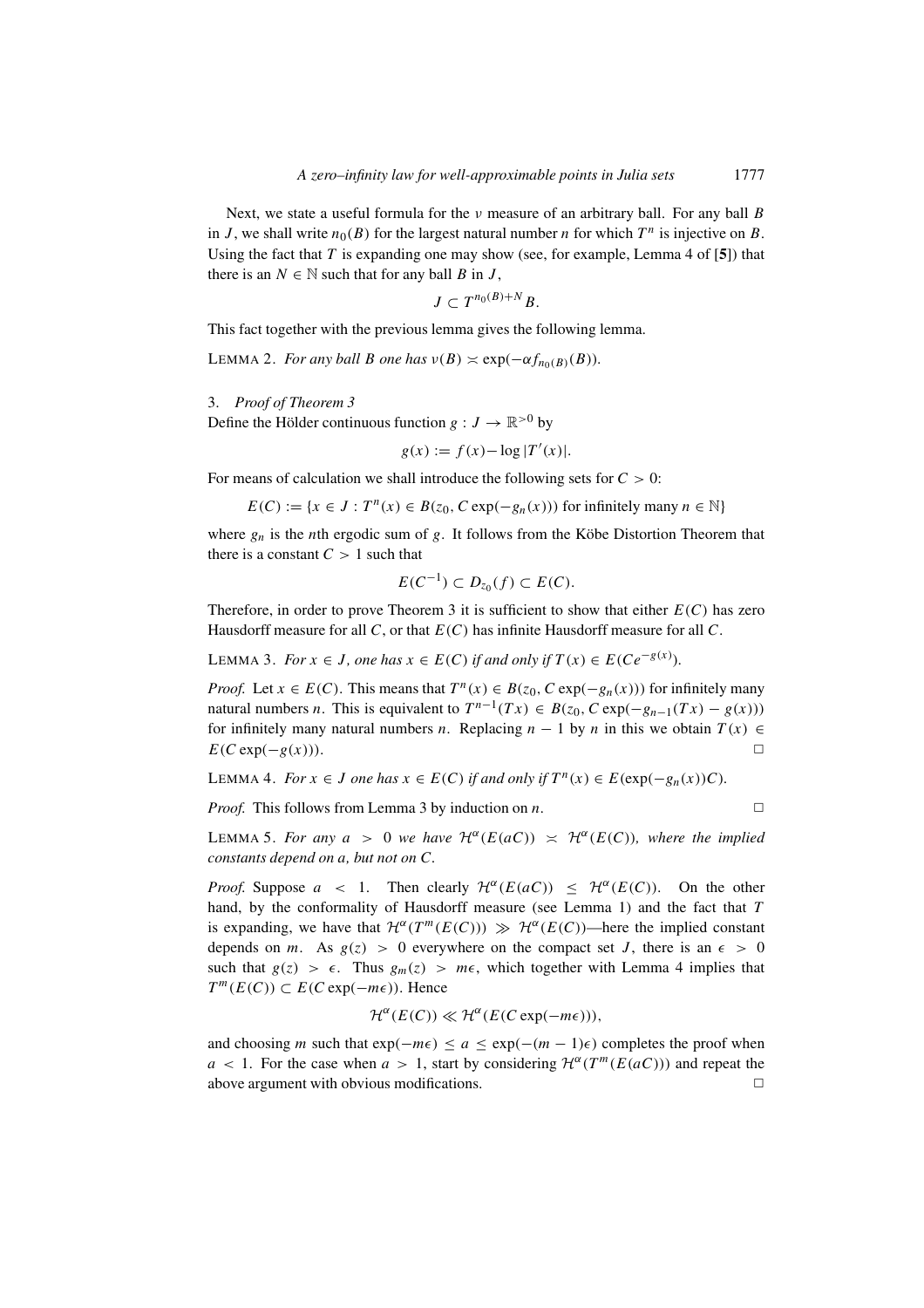LEMMA 6. *For any ball*  $B = B(z, r)$  *centred on J we have* 

$$
\mathcal{H}^{\alpha}(B \cap E(C)) \asymp |(T^{n_0(B)})'(z)|^{-\alpha} \mathcal{H}^{\alpha}(E(\exp(-g_{n_0(B)}(z))C)).
$$

*The implied constants are independent of* B *and* C*.*

*Proof.* Let  $n_0 = n_0(B(z, r))$ . By Lemma 1 we have

$$
\mathcal{H}^{\alpha}(B \cap E(C)) \asymp |(T^{n_0})'(z)|^{-\alpha} \mathcal{H}^{\alpha}(T^{n_0}(B \cap E(C))).
$$

By Lemma 4 we have

$$
T^{n_0}(B \cap E(C)) \subset E(\exp(-g_{n_0}(z) + a)C),
$$

where  $a$  is a distortion constant for  $g$ . Therefore,

$$
\mathcal{H}^{\alpha}(B \cap E(C)) \ll |(T^{n_0})'(z)|^{-\alpha} \mathcal{H}^{\alpha}(E(\exp(-g_{n_0}(z) + a)C)).
$$

By Lemma 5 this implies

$$
\mathcal{H}^{\alpha}(B \cap E(C)) \ll |(T^{n_0})'(z)|^{-\alpha} \mathcal{H}^{\alpha}(E(\exp(-g_{n_0}(z))C)).
$$

On the other hand, there is a constant N such that  $T^{n_0+N}(B) \supset J$ . This implies

$$
\mathcal{H}^{\alpha}(B \cap E(C)) \gg |(T^{n_0+N})'(z)|^{-\alpha} \mathcal{H}^{\alpha}(T^{n_0+N}(B \cap E(C)))
$$
  

$$
\gg |(T^{n_0})'(z)|^{-\alpha} \mathcal{H}^{\alpha}(E(\exp(-g_{n_0+N}(z)-a)C)),
$$

and again by Lemma 5 we have

$$
\mathcal{H}^{\alpha}(B \cap E(C)) \gg |(T^{n_0})'(z)|^{-\alpha} \mathcal{H}^{\alpha}(E(\exp(-g_{n_0}(z))C)). \Box
$$

To prove the next lemma, we will use a carefully chosen cover of the Julia set  $J$  which we now describe. Let I be the set of pairs  $(y, n) \in J \times \mathbb{N}$  such that  $T^n(y) = z_0$ . Suppose we have  $c_1, C > 0$  and set  $I(C, c_1) = \{(y, n) \in I : |C - \log g_n(y)| < c_1\}.$ It is known that if  $c_1$  is sufficiently large (depending only on J and f) then for any  $C > 0$ the following is a cover of  $J$ :

$$
C(C) = \{B(y, c_1 | (T^n)'(y)|^{-1}) : (y, n) \in I(C, c_1)\}.
$$

We shall fix  $c_1$  sufficiently large so that  $C(C)$  is a cover. There is a constant N depending only on  $J$ ,  $f$  and  $c_1$  such that no point of  $J$  is in more than  $N$  of the balls in the cover  $\mathcal{C}(C)$ . These statements are contained in Lemma 8 of [**5**]. The upshot of this is that for any measure  $\mu$  on J and any measurable subset  $A \subseteq J$ , we have

$$
\mu(A) \asymp \sum_{(y,n)\in I(C,c_1)} \mu(A \cap B(y,c_1|(T^n)'(y)|^{-1})).
$$
\n(2)

The implied constants are independent of  $\mu$  and C (in fact, the implied constants are 1 and  $N$ ).

LEMMA 7. Let *B* be a ball in *J*. Then  $\mathcal{H}^{\alpha}(B \cap E(C)) \asymp C^{\alpha} \mathcal{H}^{\alpha}(B \cap E(1))$ .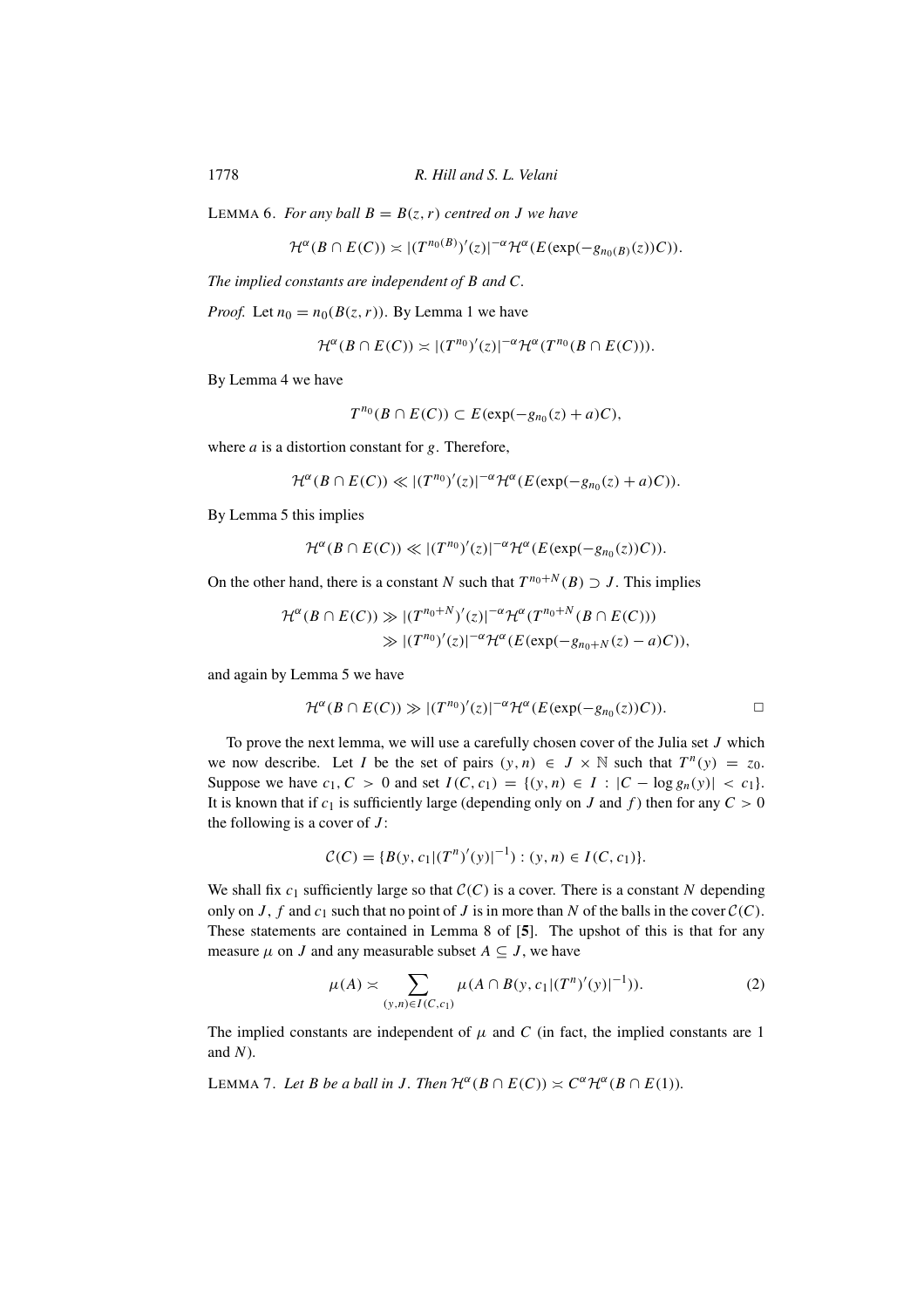*Proof.* By Lemma 6 it is sufficient to prove the lemma in the case  $B = J$ . By (2) we have

$$
\mathcal{H}^{\alpha}(E(C)) \asymp \sum_{(y,n)\in I(C,c_1)} \mathcal{H}^{\alpha}(B(y,c_1|(T^n)'(y)|^{-1}) \cap E(C)).
$$

For the moment we shall concentrate on one of the balls  $B = B(y, c_1 | (T^n)'(y)|^{-1})$  in the cover  $C(C)$ . Note that  $n_0(B) = n + O(1)$  (see Lemma 5 of [5]). Therefore, by Lemma 6 we have

$$
\mathcal{H}^{\alpha}(B \cap E(C)) \asymp |(T^n)'(y)|^{-\alpha} \mathcal{H}^{\alpha}(E(Ce^{-g_n(y)})).
$$

Now by Lemma 5 as  $exp(g_n(y)) \simeq C$ , we have

$$
\mathcal{H}^{\alpha}(E(C) \cap B) \asymp |(T^n)'(y)|^{-\alpha} \mathcal{H}^{\alpha}(E(1)).
$$

Again since  $exp(g_n(y)) \simeq C$ , by Lemma 2 we have

$$
|(T^n)'(y)|^{-\alpha} \asymp C^{\alpha} \exp(-\alpha f_n(y)) \asymp C^{\alpha} \nu(B).
$$

Summing this over the balls  $B$  in our cover  $C(C)$  we obtain

$$
\mathcal{H}^{\alpha}(E(C)) \asymp C^{\alpha} \mathcal{H}^{\alpha}(E(1)) \sum_{(y,n)\in I(C,c_1)} \nu(B(y,c_1|(T^n)'(y)|^{-1})).
$$

Now, using (2) in the opposite direction we have

$$
\mathcal{H}^{\alpha}(E(C)) \simeq C^{\alpha} \mathcal{H}^{\alpha}(E(1)) \nu(J) = C^{\alpha} \mathcal{H}^{\alpha}(E(1)).
$$

This proves the lemma.  $\Box$ 

For a ball  $B$  in  $J$  we shall use the notation

$$
m(B) := \mathcal{H}^{\alpha}(B \cap E(1)).
$$

LEMMA 8. *For any ball B in J we have*  $m(B) \approx \mathcal{H}^{\alpha}(E(1))\nu(B)$ *.* 

*Proof.* Given  $B = B(z, r)$ , let  $n_0 = n_0(B(z, r))$ . By Lemma 6 with  $C = 1$  and Lemma 7 with  $B = J$ , we have

$$
m(B) \asymp |(T^{n_0})'(z)|^{-\alpha} \mathcal{H}^{\alpha}(E(\exp(-g_{n_0}(z))))
$$
  
 
$$
\asymp \exp(-\alpha f_{n_0}(z)) \mathcal{H}^{\alpha}(E(1)).
$$

The lemma now follows on applying Lemma 2.  $\Box$ 

During the proof of the next result we will require the following fact (see Corollary 1 of [**5**]):

$$
\sum_{y:T^n(y)=z_0} \exp(-\alpha f_n(y)) \asymp 1.
$$

PROPOSITION 1.  $v(E(1)) = 0$ .

*Proof.* For C sufficiently large the set  $E(1)$  is contained in the limsup of the sets  $A(n)$ defined by

$$
A(n) := \bigcup_{y: T^n(y) = z_0} B(y, C \exp(-f_n(y))).
$$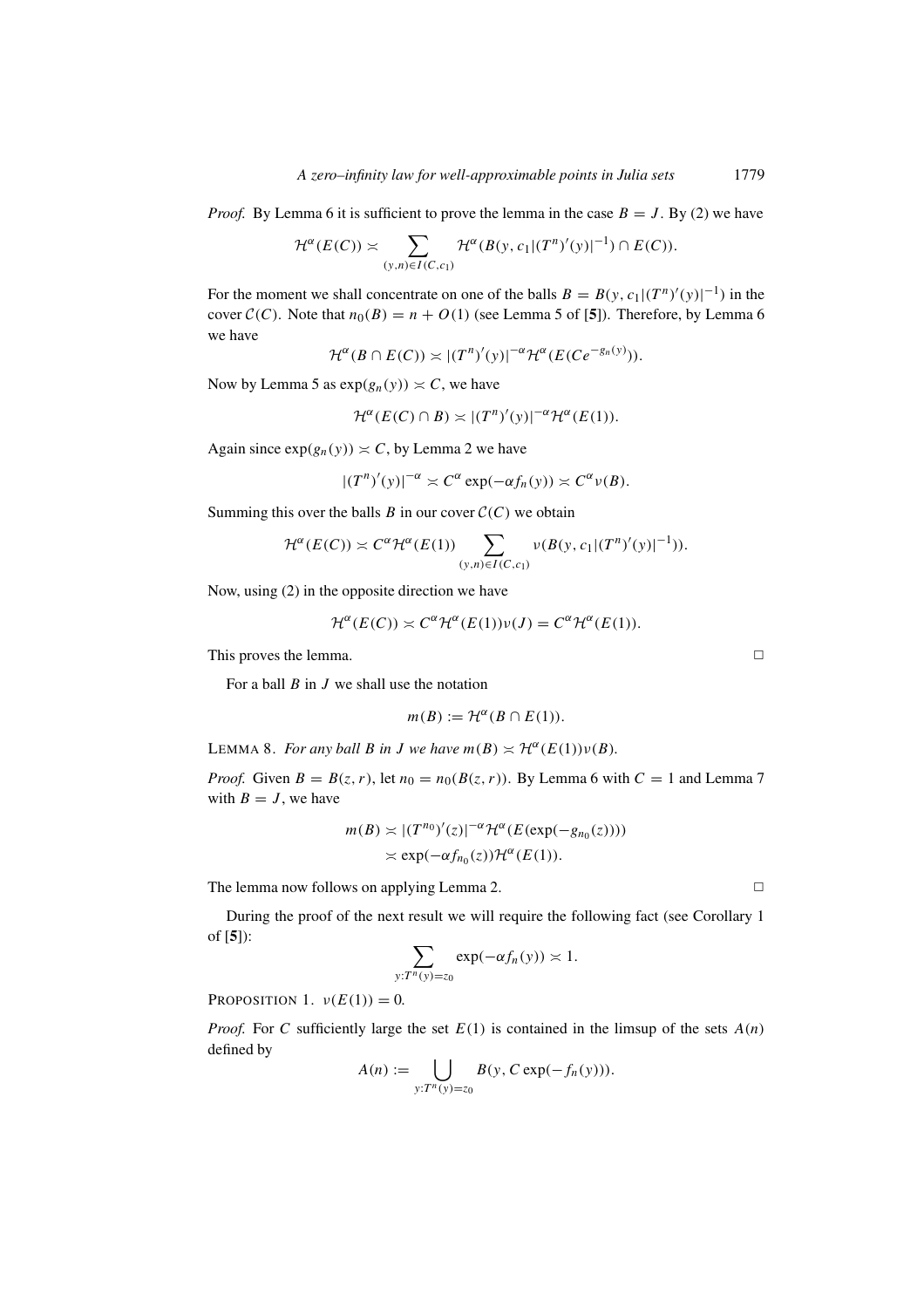Therefore, in view of the Borel–Cantelli Lemma it is sufficient to show that  $\sum_n v(A(n))$ converges. By Lemma 1 we have

$$
\nu(A(n)) \ll \sum_{y:T^n(y)=z_0} \exp(-\alpha f_n(y)) \nu(B(z_0, C^2 \exp(-g_n(y))))
$$

As  $g(z) > 0$  everywhere on the compact set J, there is an  $\epsilon > 0$  such that  $g(z) > \epsilon$ . Thus  $g_n(z) > n\epsilon$ . This together with the above fact implies that

$$
\nu(A(n)) \ll \nu(B(z_0, C^2 \exp(-n\epsilon))) \sum_{y: T^n(y)=z_0} \exp(-\alpha f_n(y)) \ll \nu(B(z_0, C^2 \exp(-n\epsilon))).
$$

Next, note that there is a  $\rho > 0$  such that T is injective on any ball B centred on J of radius  $r < \rho$ . Therefore,

$$
n_0(B(z,r)) \ge \frac{\log(\rho/r)}{\log \|T'\|} \gg -\log(r),
$$

where  $||T'||$  is the supremum norm of  $T'$  on the  $\delta$ -neighbourhood of J. Therefore, by Lemma 2 and the fact that  $T$  is expanding, we have

$$
\log \nu(B(z,r)) \ll -n_0(B(z,r)) \ll \log(r).
$$

We now have

$$
\log \nu(A(n)) \ll \log(C^2 \exp(-n\epsilon)) \ll -n.
$$

By the ratio test it follows that  $\sum v(A(n))$  converges.

*Proof of Theorem 3.* Choose  $\epsilon > 0$ . In view of the above proposition, there is a cover  $\{B_i\}$ of  $E(1)$  such that

$$
\sum_i v(B_i) < \epsilon.
$$

This implies by Lemma 8 that

$$
\sum_i m(B_i) \ll \epsilon \mathcal{H}^{\alpha}(E(1)).
$$

Now  ${B_i}$  is a cover of  $E(1)$ , so we also have that

$$
\mathcal{H}^{\alpha}(E(1)) \leq \sum_{i} m(B_i).
$$

Therefore,

$$
\mathcal{H}^{\alpha}(E(1)) \ll \epsilon \mathcal{H}^{\alpha}(E(1)).
$$

Since  $\epsilon > 0$  is arbitrary, this implies that  $\mathcal{H}^{\alpha}(E(1))$  is either zero or infinite. By Lemma 5 we have  $\mathcal{H}^{\alpha}(E(C)) = \mathcal{H}^{\alpha}(E(1))$  for all  $C > 0$  which completes the proof of the theorem. theorem.  $\Box$ 

# A. *Appendix*

We end by establishing the remarks made following the statement of Theorem 3 in the introduction. As always,  $\delta$  is the Hausdorff dimension of  $J$ .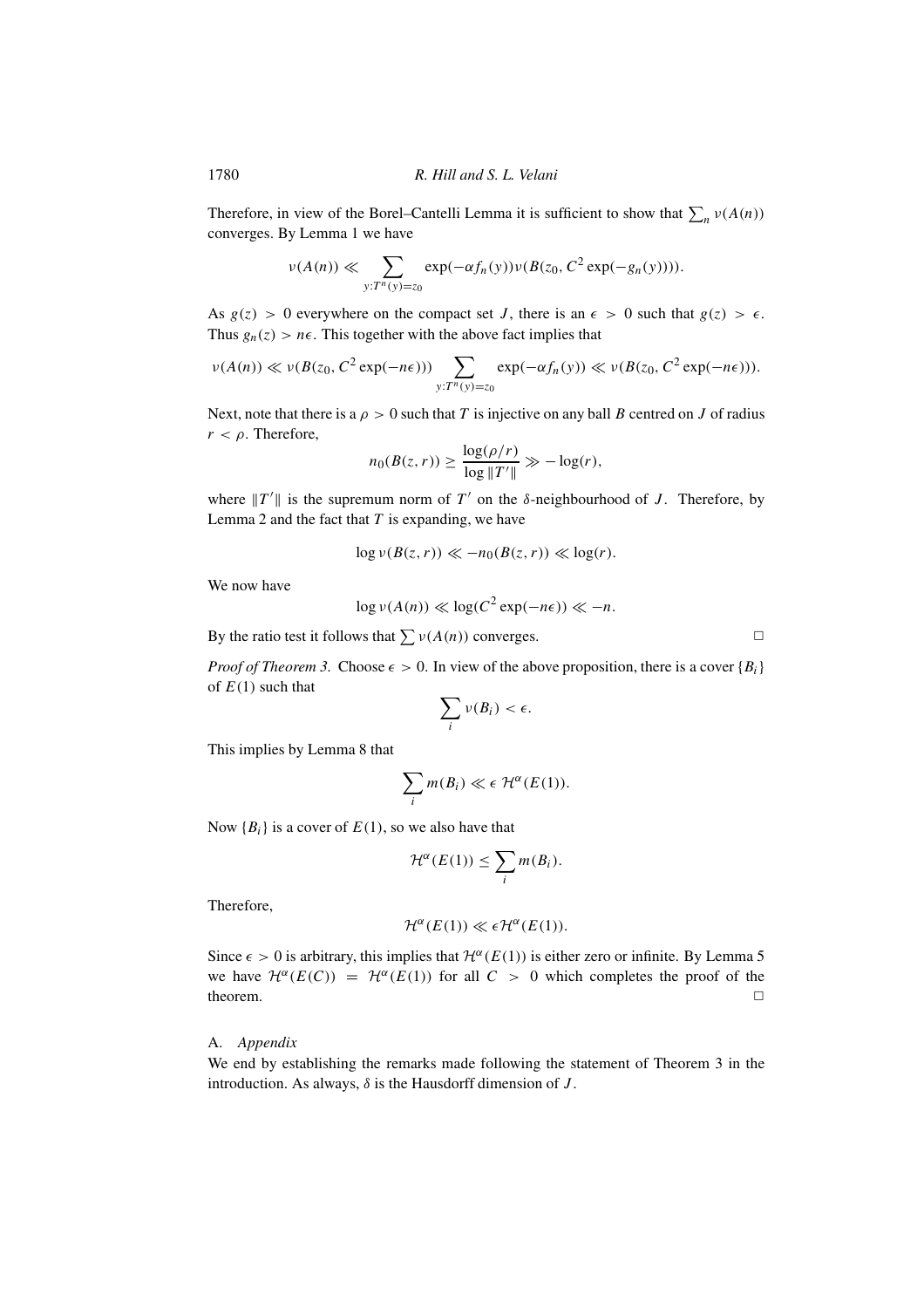LEMMA A.1. (i) If  $f = \log |T'|$ , then

$$
0<\mathcal{H}^{\delta}(D_{z_0}(f))<\infty.
$$

(ii) If  $f > \log |T'|$  everywhere on *J*, then

$$
\mathcal{H}^{\delta}(D_{z_0}(f))=0.
$$

The proof of the lemma makes use of certain well-known facts which we now summarize. For an expanding rational map T, the  $\delta$ -conformal measure  $\nu$  supported on J is equivalent to  $\delta$ -dimensional Hausdorff measure  $\mathcal{H}^{\delta}$  and so  $\mathcal{H}^{\delta}(J)$  is positive and finite. Furthermore,  $\nu$  has a unique (and hence ergodic) equivalent T-invariant probability measure,  $\mu$  which is the unique equilibrium state for T and  $-\delta \log |T'|$ . Thus, for any measurable subset  $X$  of  $J$  we have that

$$
\mu(X) \asymp \mathcal{H}^{\delta}(X). \tag{A.1}
$$

Also

$$
\mu(B(x, r)) \asymp r^{\delta} \tag{A.2}
$$

for any ball B with centre x in J and radius  $r < r_0$ . For further details see [4, 8].

*Proof.* We work with the T-invariant probability measure  $\mu$ . Recall, that there is a constant  $C > 1$  such that

$$
E(C^{-1}) \subset D_{z_0}(f) \subset E(C).
$$

If  $f = \log |T'|$ , then  $E(C^{-1})$  consists of points x in J whose forward orbit  $T^n(x)$  lands in the fixed ball  $B(z_0, C^{-1})$  infinitely often. Either by Poincaré recurrence or the ergodic theorem,  $\mu(E(C^{-1})) = 1$ . Thus  $\mu(D_{z_0}(f)) = 1$ , which together with (A.1) proves the first part of the lemma.

If  $f > \log |T'|$  everywhere on J, then as already mentioned above  $g_n(x) > n\epsilon$ everywhere on J. Thus,  $E(C) \subset E^*(C) := \limsup_{n \to \infty} E_n^*(C)$  where

 $E_n^*(C) := \{x \in J : T^n(x) \in B(z_0, C \exp(-n\epsilon))\}.$ 

By (A.2) and the fact that  $\mu$  is T-invariant, we have

$$
\mu(E_n^*(C)) = \mu(B(z_0, C \exp(-n\epsilon))) \asymp (C \exp(-n\epsilon))^{\delta}.
$$

Hence

$$
\sum_{n=1}^{\infty} \mu(E_n^*(C)) \ll \sum_{n=1}^{\infty} \exp(-n\epsilon \delta) < \infty,
$$

and so, by the Borel–Cantelli Lemma  $\mu(E^*(C)) = 0$ . Thus  $\mu(E(C)) = 0$ , which together with  $(A.1)$  completes the proof of the lemma.  $\Box$ 

#### **REFERENCES**

**[1]** M. Denker and M. Urba´nski. Ergodic theory of equilibrium states of rational maps. *Nonlinearity* **4** (1991), 103–134.